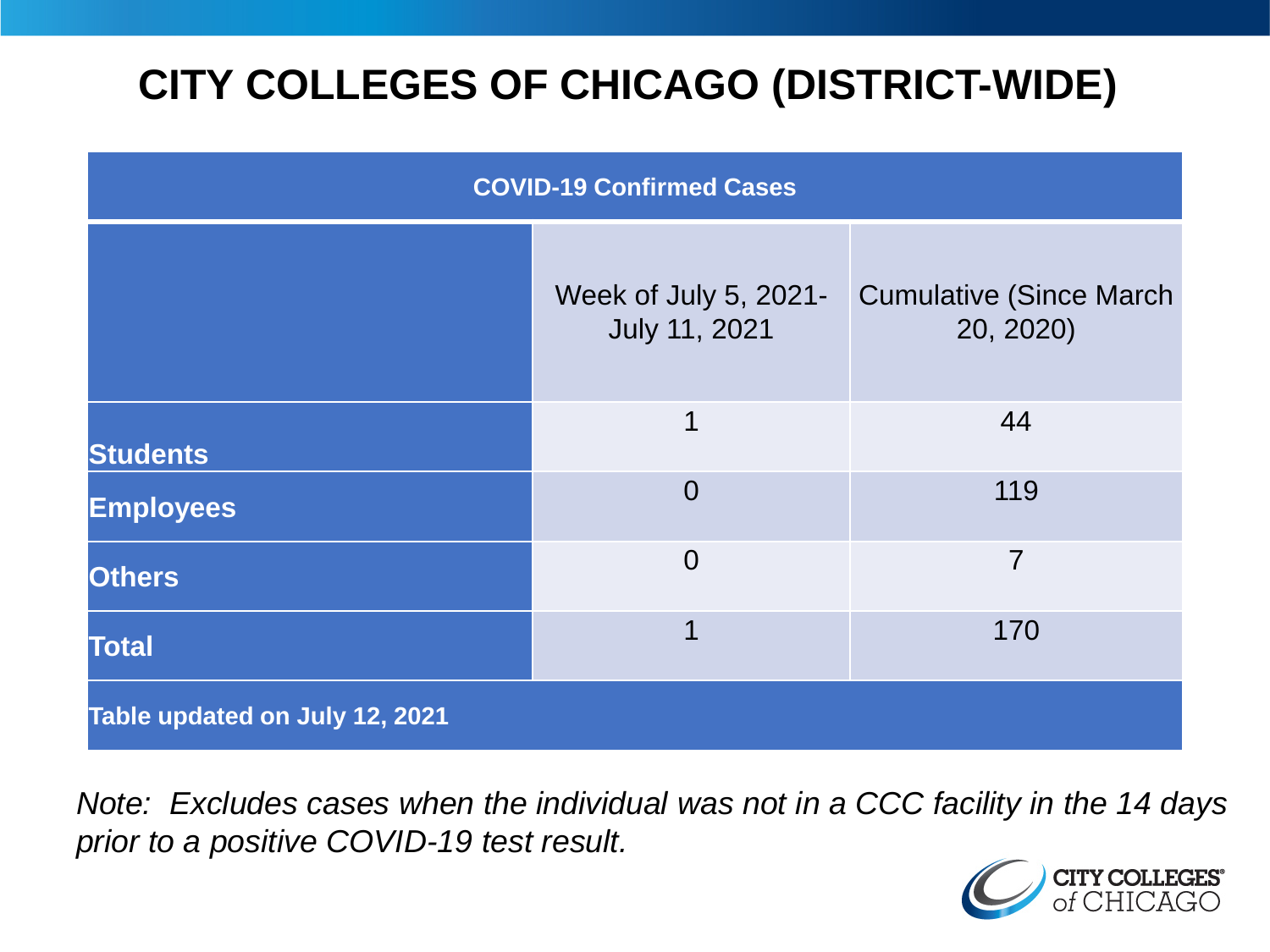### **DALEY COLLEGE**

| <b>COVID-19 Confirmed Cases</b> |                                        |                                              |
|---------------------------------|----------------------------------------|----------------------------------------------|
|                                 | Week of July 5, 2021-<br>July 11, 2021 | <b>Cumulative (Since March)</b><br>20, 2020) |
| <b>Students</b>                 | $\Omega$                               | $\overline{0}$                               |
| <b>Employees</b>                | $\overline{0}$                         | 16                                           |
| <b>Others</b>                   | $\overline{0}$                         | 1                                            |
| <b>Total</b>                    | $\overline{0}$                         | 17                                           |
| Table updated on July 12, 2021  |                                        |                                              |

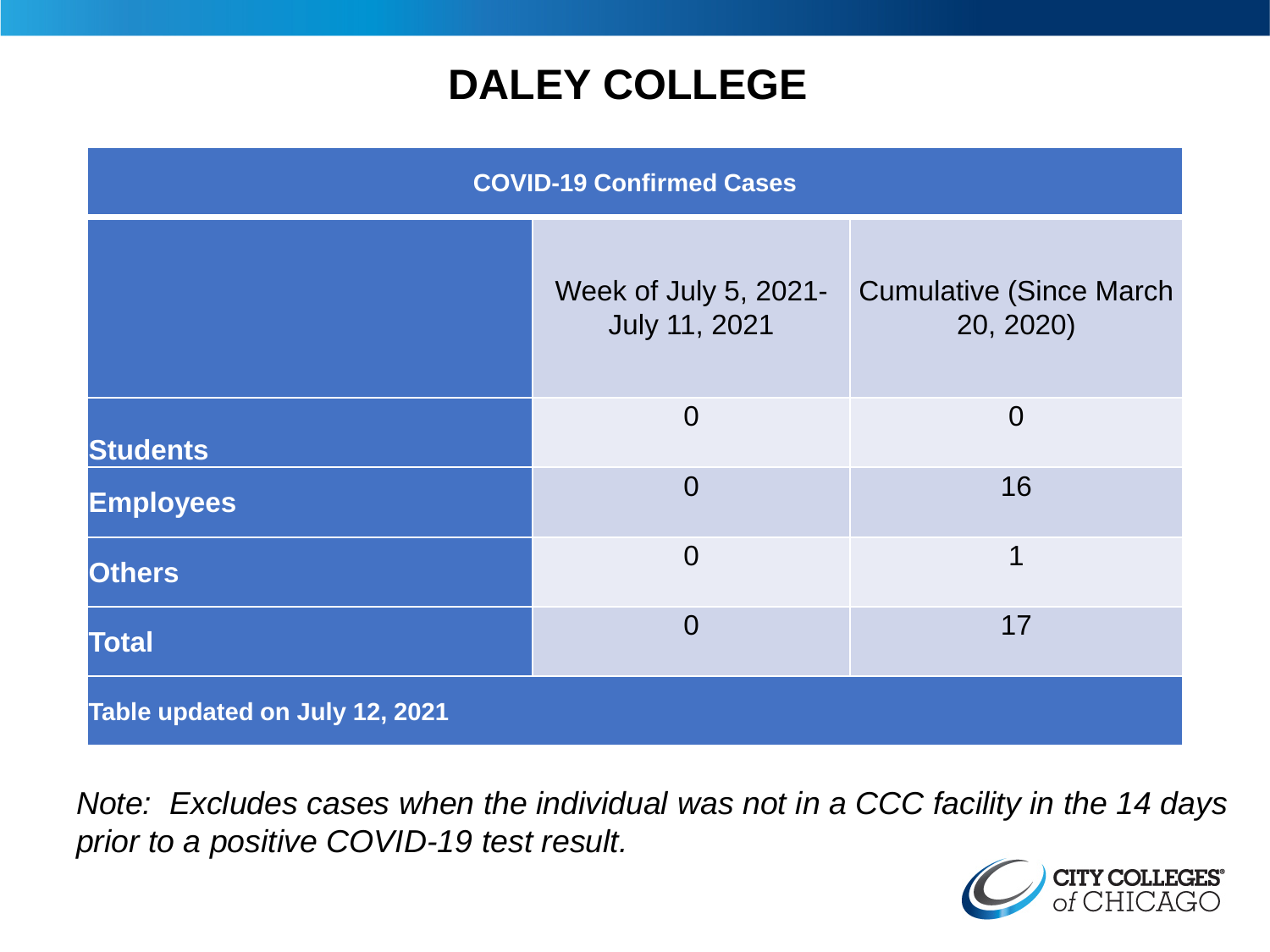### **HAROLD WASHINGTON COLLEGE**

| <b>COVID-19 Confirmed Cases</b> |                                        |                                              |
|---------------------------------|----------------------------------------|----------------------------------------------|
|                                 | Week of July 5, 2021-<br>July 11, 2021 | <b>Cumulative (Since March)</b><br>20, 2020) |
| <b>Students</b>                 | $\overline{0}$                         | 8                                            |
| <b>Employees</b>                | $\Omega$                               | 11                                           |
| <b>Others</b>                   | $\overline{0}$                         | $\overline{2}$                               |
| <b>Total</b>                    | $\Omega$                               | 21                                           |
| Table updated on July 12, 2021  |                                        |                                              |

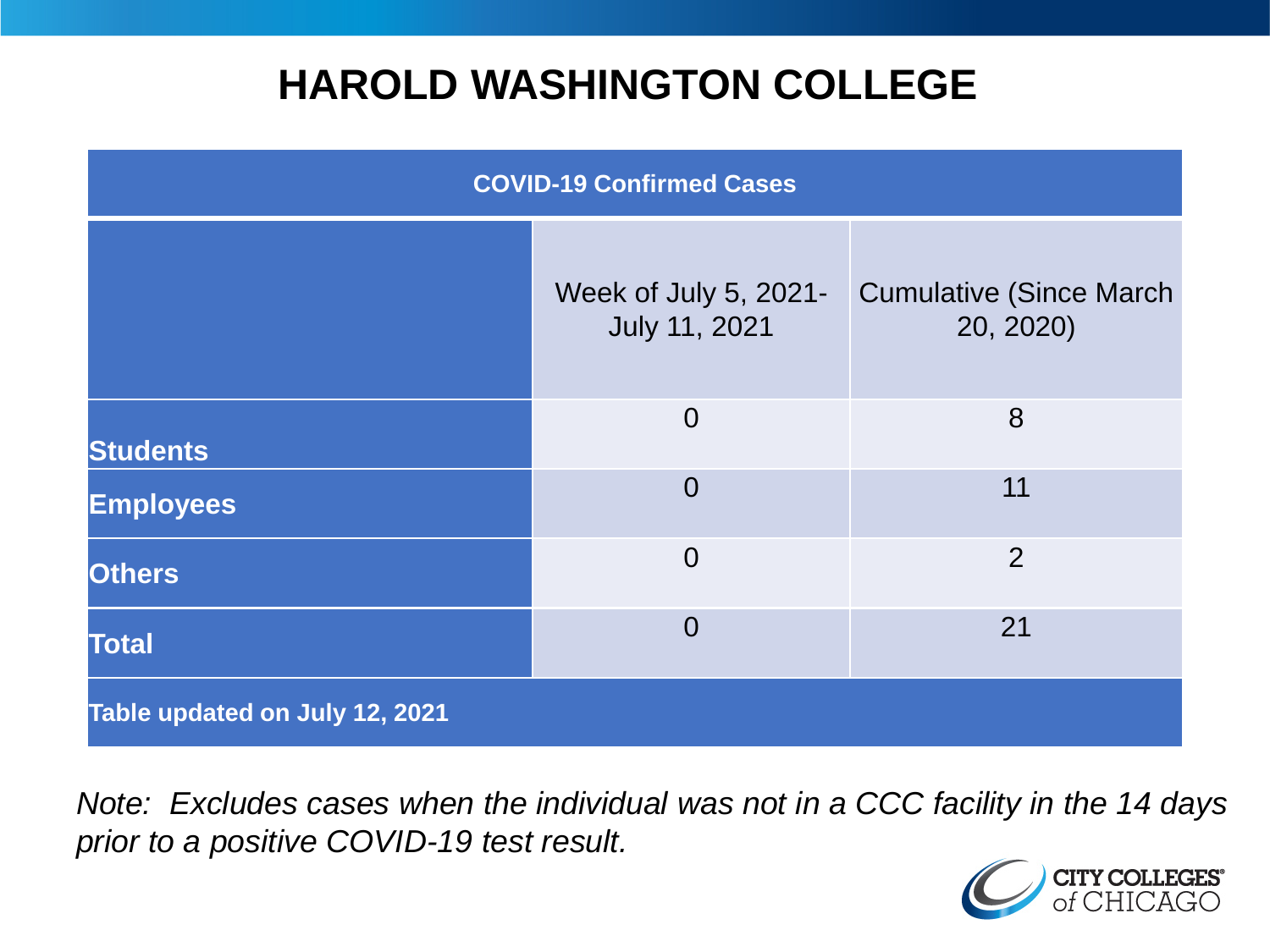### **KENNEDY-KING COLLEGE**

| <b>COVID-19 Confirmed Cases</b> |                                        |                                              |
|---------------------------------|----------------------------------------|----------------------------------------------|
|                                 | Week of July 5, 2021-<br>July 11, 2021 | <b>Cumulative (Since March)</b><br>20, 2020) |
| <b>Students</b>                 | $\overline{0}$                         | $\overline{7}$                               |
| <b>Employees</b>                | $\overline{0}$                         | 17                                           |
| <b>Others</b>                   | $\overline{0}$                         | 1                                            |
| <b>Total</b>                    | $\overline{0}$                         | 25                                           |
| Table updated on July 12, 2021  |                                        |                                              |

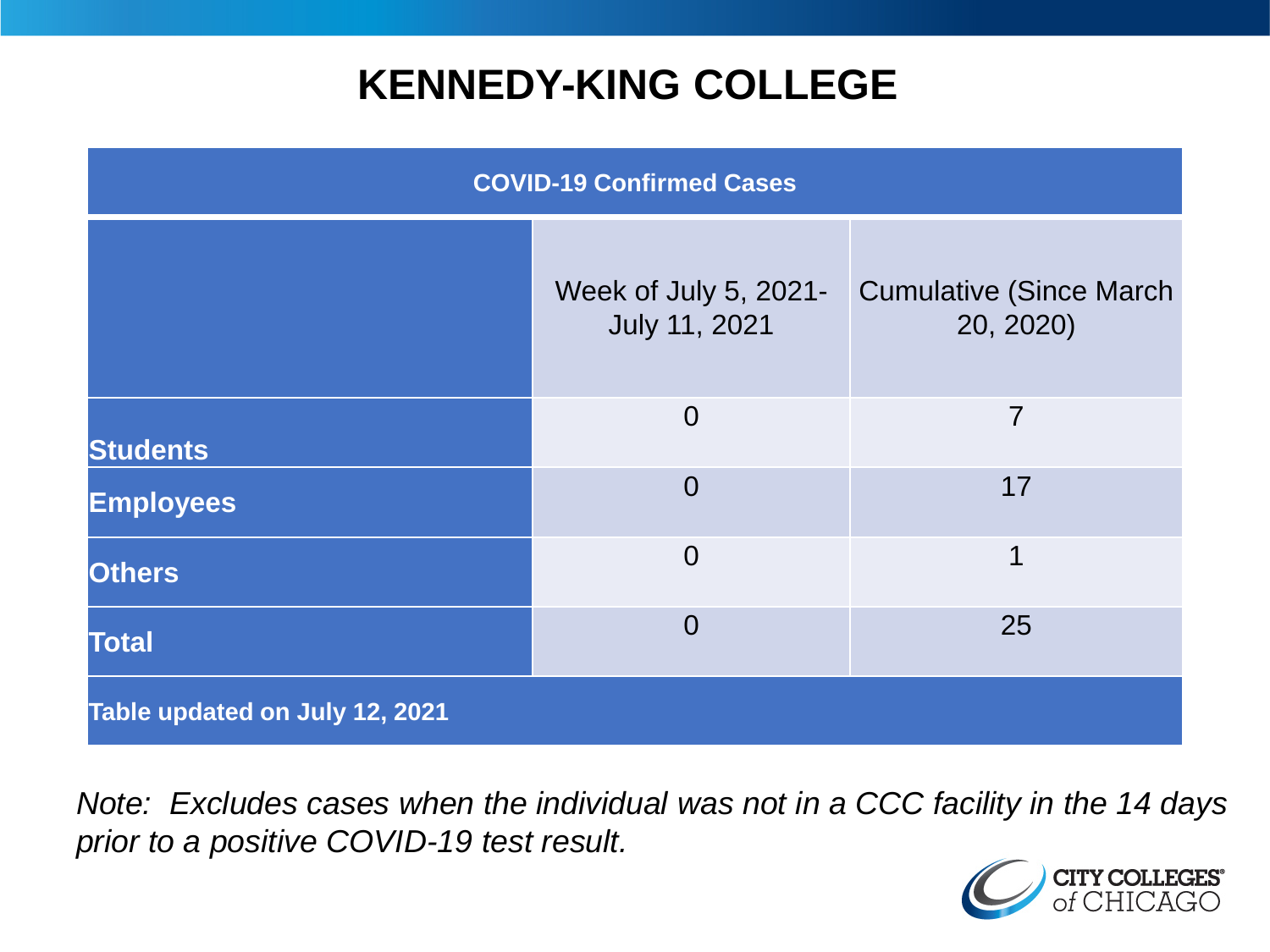# **MALCOLM X COLLEGE**

| <b>COVID-19 Confirmed Cases</b> |                                        |                                              |
|---------------------------------|----------------------------------------|----------------------------------------------|
|                                 | Week of July 5, 2021-<br>July 11, 2021 | <b>Cumulative (Since March)</b><br>20, 2020) |
| <b>Students</b>                 | $\mathbf 1$                            | 21                                           |
| <b>Employees</b>                | $\overline{0}$                         | 24                                           |
| <b>Others</b>                   | $\overline{0}$                         | 1                                            |
| <b>Total</b>                    | 1                                      | 46                                           |
| Table updated on July 7, 2021   |                                        |                                              |

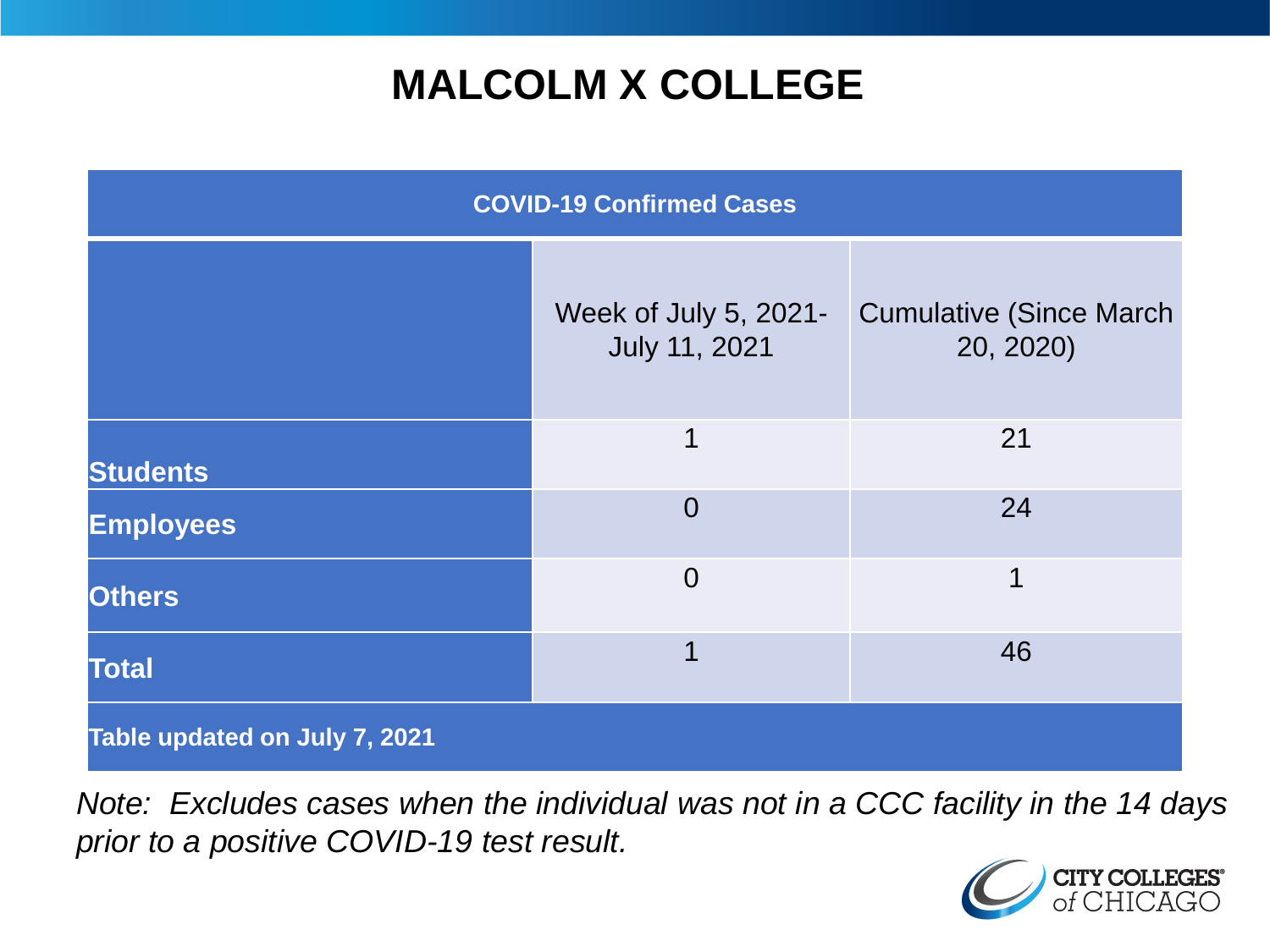# **OLIVE-HARVEY COLLEGE**

| <b>COVID-19 Confirmed Cases</b> |                                        |                                              |
|---------------------------------|----------------------------------------|----------------------------------------------|
|                                 | Week of July 5, 2021-<br>July 11, 2021 | <b>Cumulative (Since March)</b><br>20, 2020) |
| <b>Students</b>                 | $\overline{0}$                         | 2                                            |
| <b>Employees</b>                | $\Omega$                               | 20                                           |
| <b>Others</b>                   | $\overline{0}$                         | $\overline{0}$                               |
| <b>Total</b>                    | $\overline{0}$                         | 22                                           |
| Table updated on July 12, 2021  |                                        |                                              |

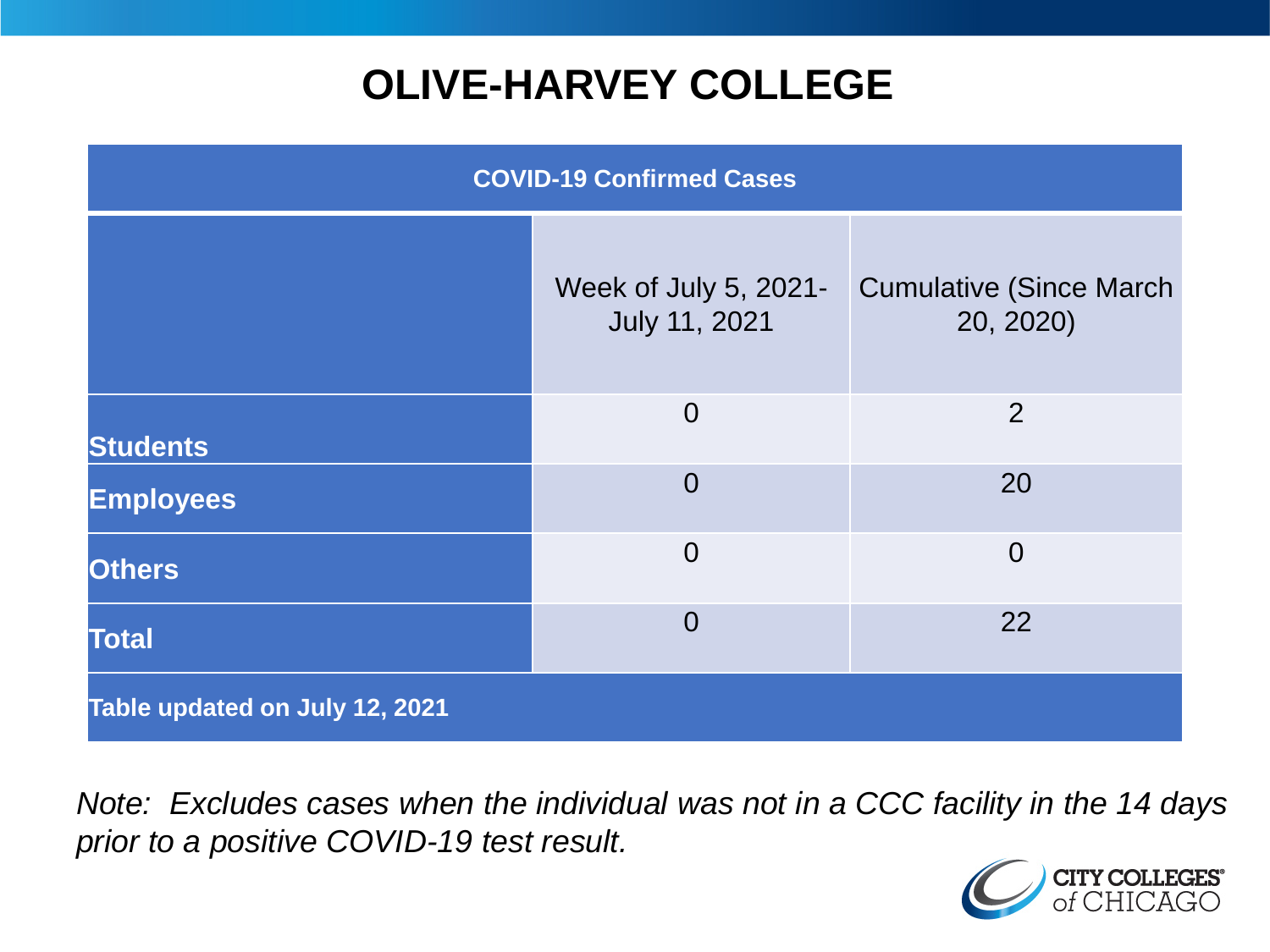### **TRUMAN COLLEGE**

| <b>COVID-19 Confirmed Cases</b> |                                        |                                              |
|---------------------------------|----------------------------------------|----------------------------------------------|
|                                 | Week of July 5, 2021-<br>July 11, 2021 | <b>Cumulative (Since March)</b><br>20, 2020) |
| <b>Students</b>                 | $\overline{0}$                         | 5                                            |
| <b>Employees</b>                | $\overline{0}$                         | 18                                           |
| <b>Others</b>                   | $\overline{0}$                         | $\overline{0}$                               |
| <b>Total</b>                    | $\overline{0}$                         | 23                                           |
| Table updated on July 12, 2021  |                                        |                                              |

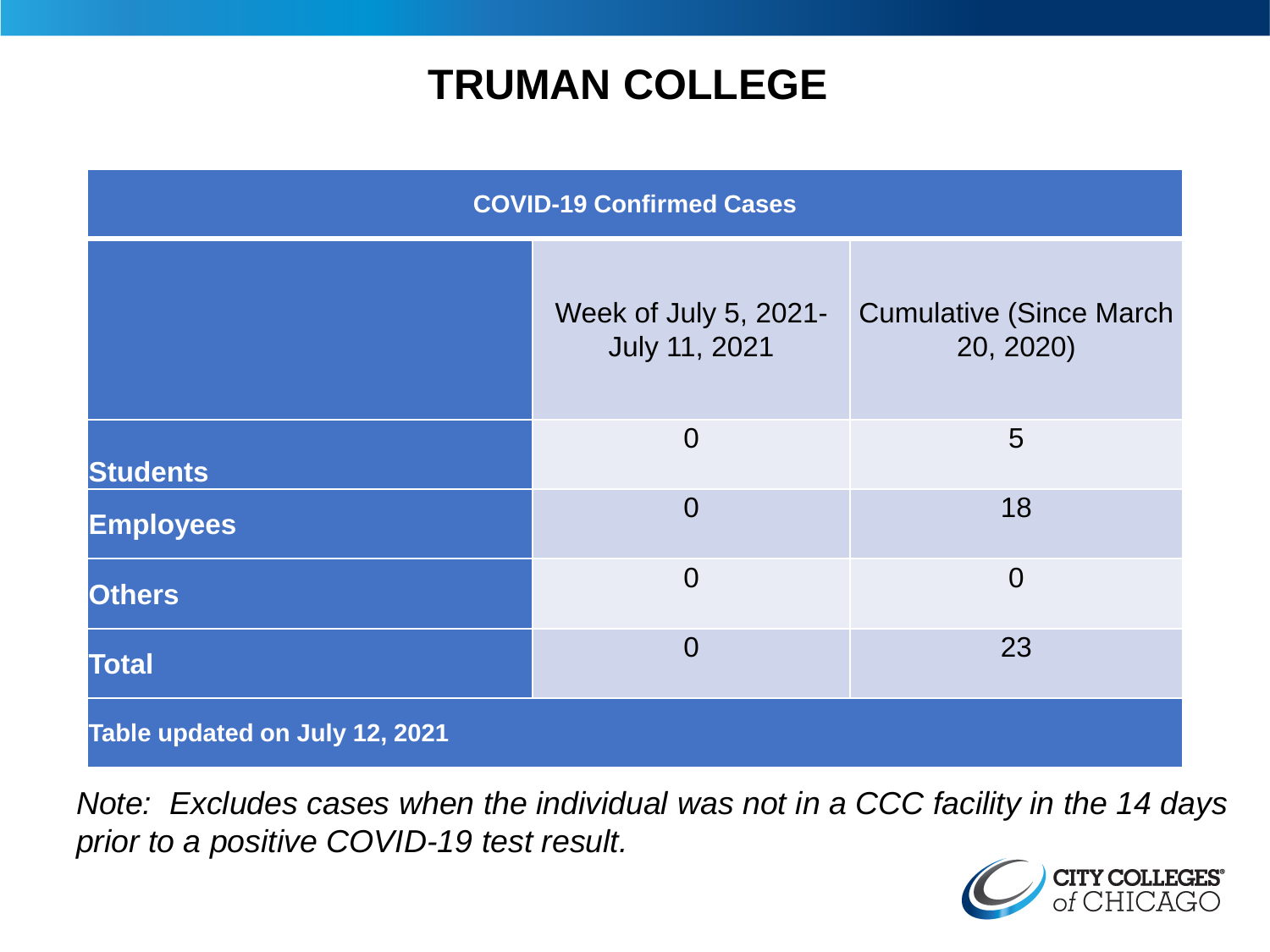### **WRIGHT COLLEGE**

| <b>COVID-19 Confirmed Cases</b> |                                               |                                              |
|---------------------------------|-----------------------------------------------|----------------------------------------------|
|                                 | Week of July 5, 2021-<br><b>July 11, 2021</b> | <b>Cumulative (Since March)</b><br>20, 2020) |
| <b>Students</b>                 | $\overline{0}$                                | 1                                            |
| <b>Employees</b>                | $\overline{0}$                                | 13                                           |
| <b>Others</b>                   | $\overline{0}$                                | $\overline{0}$                               |
| <b>Total</b>                    | $\overline{0}$                                | 14                                           |
| Table updated on July 12, 2021  |                                               |                                              |